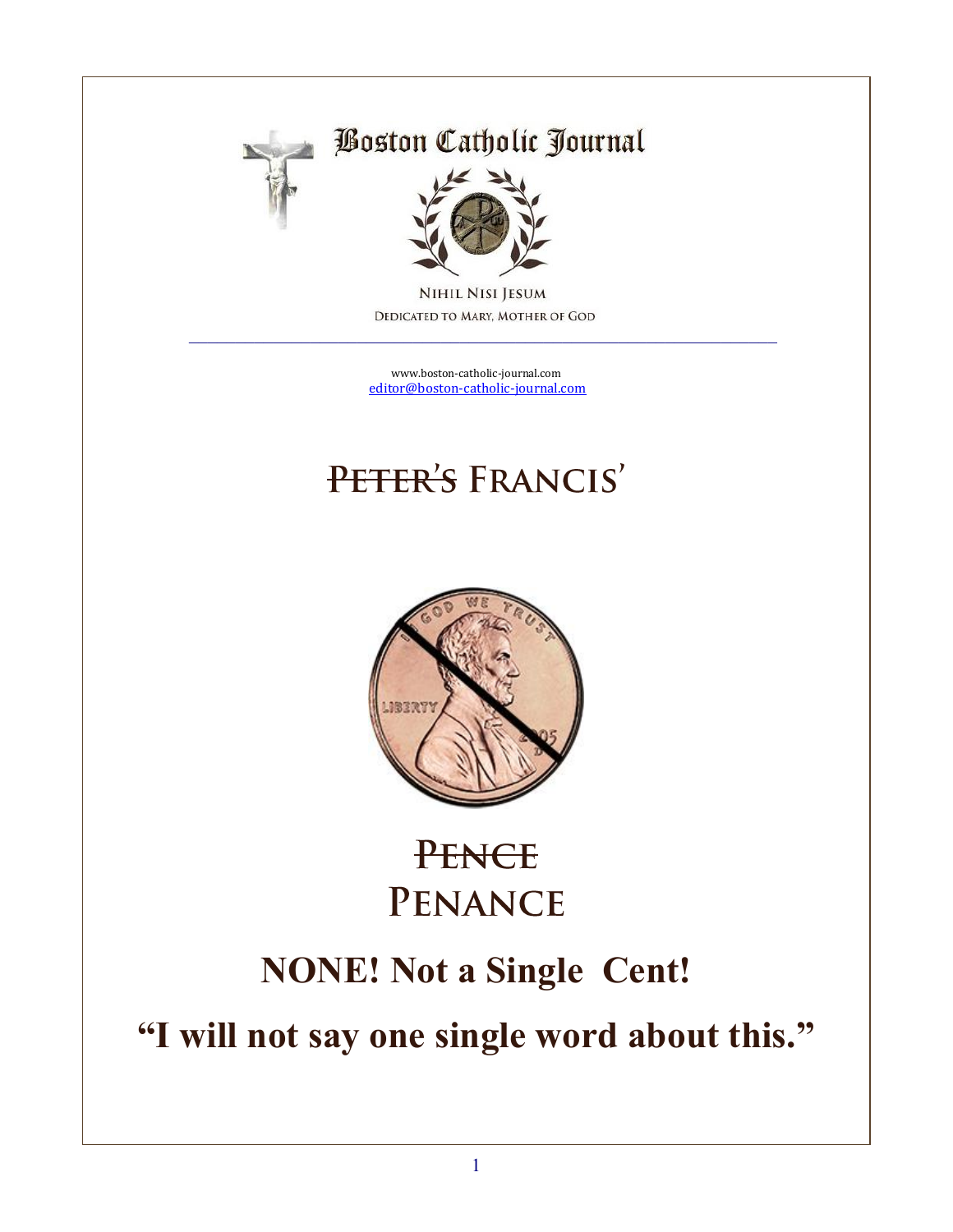(Francis's response, when asked if Archbishop Carlo Viganò's statements were true in a publicly disclosed [11 page document](http://www.boston-catholic-journal.com/archbishop-vigano) accusing Francis of knowledge of the rampant homosexual priest-bishop-cardinal scandal |*including* his own hiding of a predator homosexual priest from civil authorities.)

**Well, maybe not:** The date for the **Peter's Pence Collection** in American this year is **October 4, 2020. Our recommendation?**

# **DO NOT PUT IN ONE SINGLE PENNY!**

Send Francis — together with the debauched and nefarious bishops who are in complicity with him — a message they cannot ignore! **They WILL take note! Guaranteed!**

#### **Money talks! Especially to the tune of \$70, 000,000 to "Peter's Pence" from the United States alone!** (and that was in

2012: the last date in which we could find *any* [data](https://en.wikipedia.org/wiki/Peter) — and even *that* source is unreliable); it speaks especially forcefully in **bishop's chanceries** throughout the world — to say nothing of the consistently questionable Vatican Bank.

### **Withhold ANY Contribution to "Peter's Pence" July 1-2**

Unlike regular collections that support the local parish and diocese (and "other causes" such as the 2.2 million dollar 6,000 square foot **personal residence** of Atlanta Archbishop Wilton Gregory in 2014); their airline tickets, hotel expenses, all meals paid, chauffeurs, office and secretarial staff, medical and health benefits, etc., — unlike these "perks", "**Peter's Pence" goes directly to Rome** and **Francis himself** decides where *the* money — **your** money — from Peter's Pence goes! Given his track record for supporting secular, social, environmental, aboriginal, and other questionable causes, this definitely gives us pause for thought.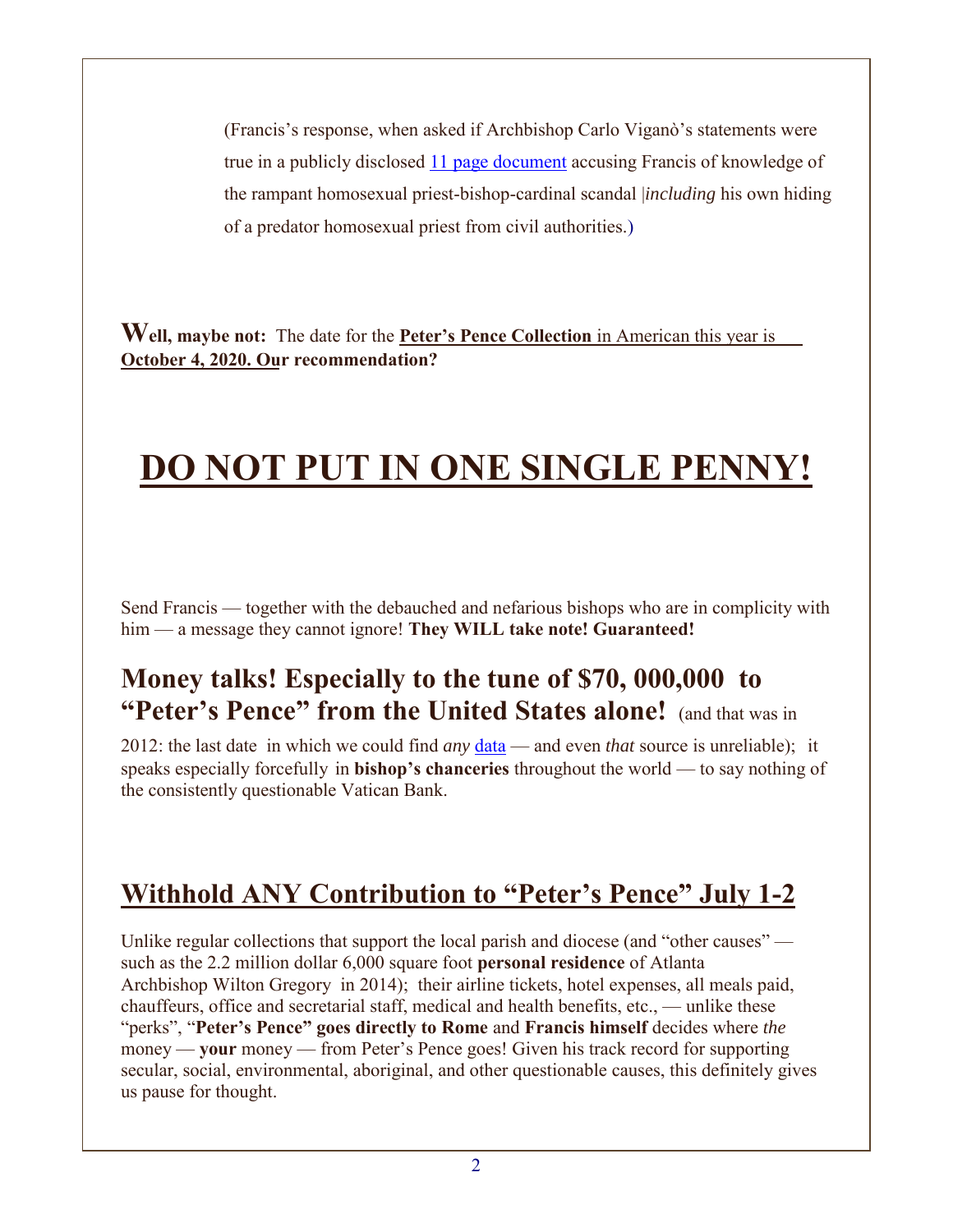The sanctimonious drivel that it supports countless projects for "the poor and the marginalized" is a meme worthy of Madison Avenue advertising. **We don't know where it goes!** According to Italian writer Gianluigi Nuzzi in his *[Merchants in the Temple](https://www.ncregister.com/site/article/peters-pence-probe)*, "we know how much money has been collected from the faithful *but not how it is spent. Absolute secrecy is maintained around this detail*."

**Let us, then, put the entire matter into perspective: Francis has proven himself intractable to questioning. He has obstinately refused to answer questions** during his pontificate, and **remains stubbornly silent** in the face of overwhelming evidence, whether it is:

- five simple questions submitted by **Cardinals** in a humble *Dubia* or simple questions — never answered, or in an act of contempt, even so much as *acknowledge*
- or the documented accusations of **Archbishop Carlo Viganò**, to which he audaciously replied, *"I will not say one single word about this."*
- or the **[Filial Correction](http://www.boston-catholic-journal.com/Correctio-filialis_English.pdf)** published by [250 lay scholars and Catholic clergy](http://www.correctiofilialis.org/signatories/) addressed to the bishops of the world accusing Francis of 7 specific heresies — which, too, went unacknowledged and unanswered.
- or the *[Letter to Pope Francis from Catholic Women](http://www.boston-catholic-journal.com/Letter-to-Pope-Francis-from-Catholic-Women-30-Aug-2019.pdf)* which, too, was [ignored despite](https://catholicwomensforum.org/letter-to-pope-francis/signatures/)  [having 47,000 signatures](https://catholicwomensforum.org/letter-to-pope-francis/signatures/) of professors, religious, laywomen, mothers, wives, etc. who legitimately assert that they *" have a right to know. We have a right to your answers."*
- **or [Father Weinandy's](http://www.boston-catholic-journal.com/Father%20Weinandy)** former chief of staff for the U.S. Bishops' Committee on Doctrine — who was asked by the U.S. bishops **to resign** from the *International Theological Commission* for his letter criticizing Pope Francis — **personal letter to Francis** criticizing the current pontificate for fostering "chronic confusion" in an open [letter](http://www.ncregister.com/blog/edward-pentin/full-text-of-father-weinandys-letter-to-pope-francis) to Pope Francis and who stated that the "four defining ecclesial marks" — **One, Holy, Catholic and Apostolic Church** — are presently in peril and that the threat that is most dangerous comes from within the Church episcopacy, including at its apex, Francis himself.

#### *So* **… Francis is obstinate, contemptuous, insolent, disdainful and autocratic.**

In other words **he doesn't give a damn about what you think or who you are**. He's the pope and he knows that "no one judges the pope" — *an authentically Catholic doctrine*. **He answers to** *no one***!**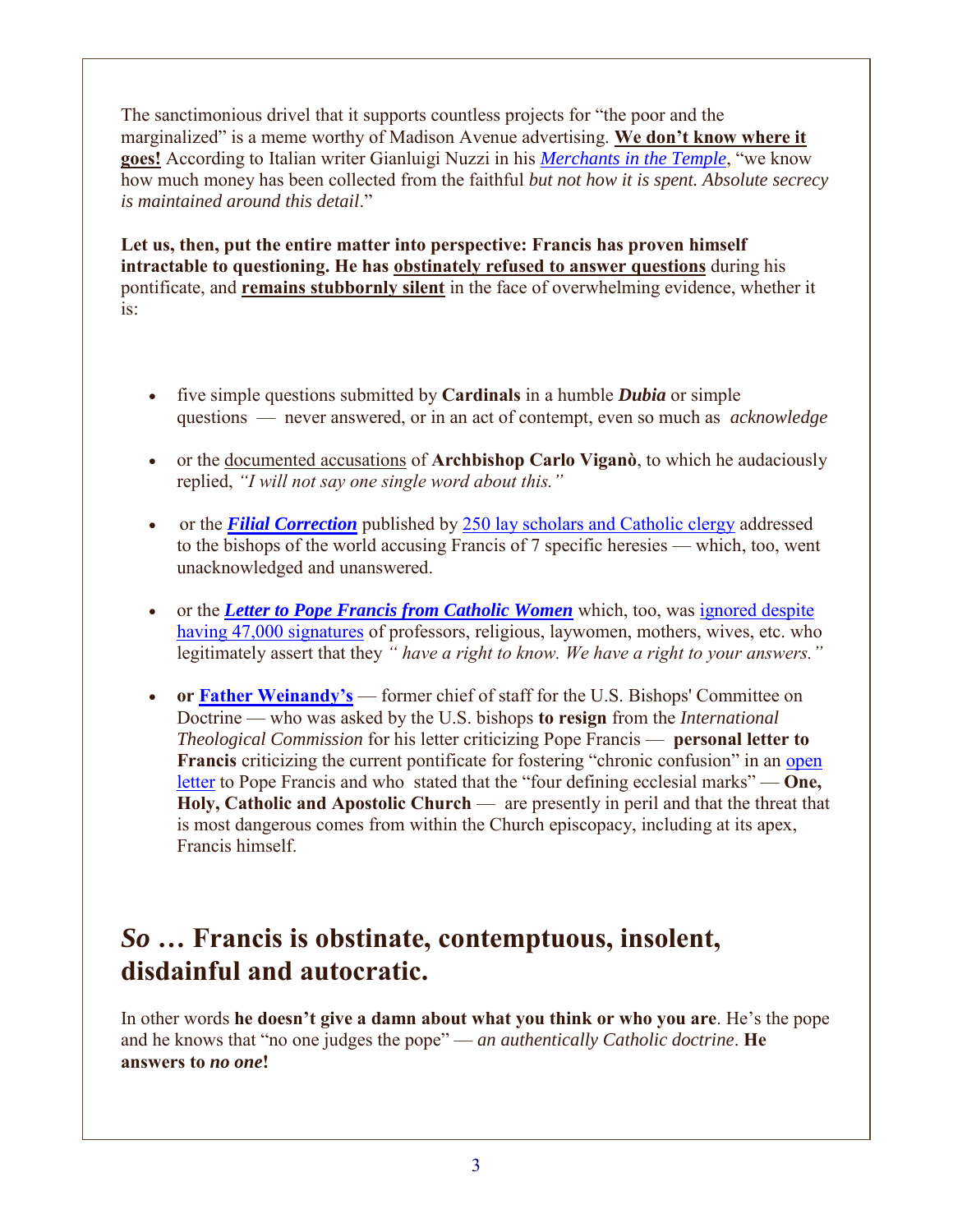Is this to say that it is Catholic Doctrine that a pope should remain obstinately (and impolitely) silent when asked a question? Of course not! *Common courtesy* dictates otherwise. Is a pope *above* common courtesy?

#### **THE PLAGUING QUESTION: "WHY?" — if there is**  *nothing* **incriminating, why** *not* **respond?** (Pssssttt: even if you think your silence makes you look like Jesus before Pontius Pilate, you are mistaken. It is much more evocative of hypocrisy.)

It is, essentially a juvenile or immature response that effectively states:

"I don't have to answer you because, if I do, I know that I will be in trouble. *If I say nothing you can't make me, and I won't get into any trouble*! In virtue of my position as pope I have no obligation to be forthright, polite, decent, honest, and not deceptive — *and you can't say a word about it* because canon law states that "no one judges the pope", and because I am above judgement by anyone and canonically unimpeachable, *I can do as I please and you can go fly!*"

### **Absurd? Put it in a Larger Context:**

**Billions of dollars have been spent to cover up, pay-off —** or in the realm of civil law (to which abused victims had to appeal because of the failure and refusal of bishops to act to protect them within their authority in the Faith) in legal and court fees, to settle *thousands* of credible and factual accusations concerning the perverse actions of predatory homosexual cardinals, bishops, and priests — *in the United States alone!*

#### **Consider this:**

**More than THREE BILLION dollars (\$3,000,000,000)** — that's right: nine zeros after the 3 is not a "typo") of **YOUR** money in the Collection Basket **has gone to litigation and victim compensation**. That is 37,500,000 (thirty seven million, five-hundredthousand) average lifetimes, or 8 million, 219 thousand ,178 years in geological history, which would put us in the **Miocene Era** when apes first appeared during the age of the prehistoric primates — and before man…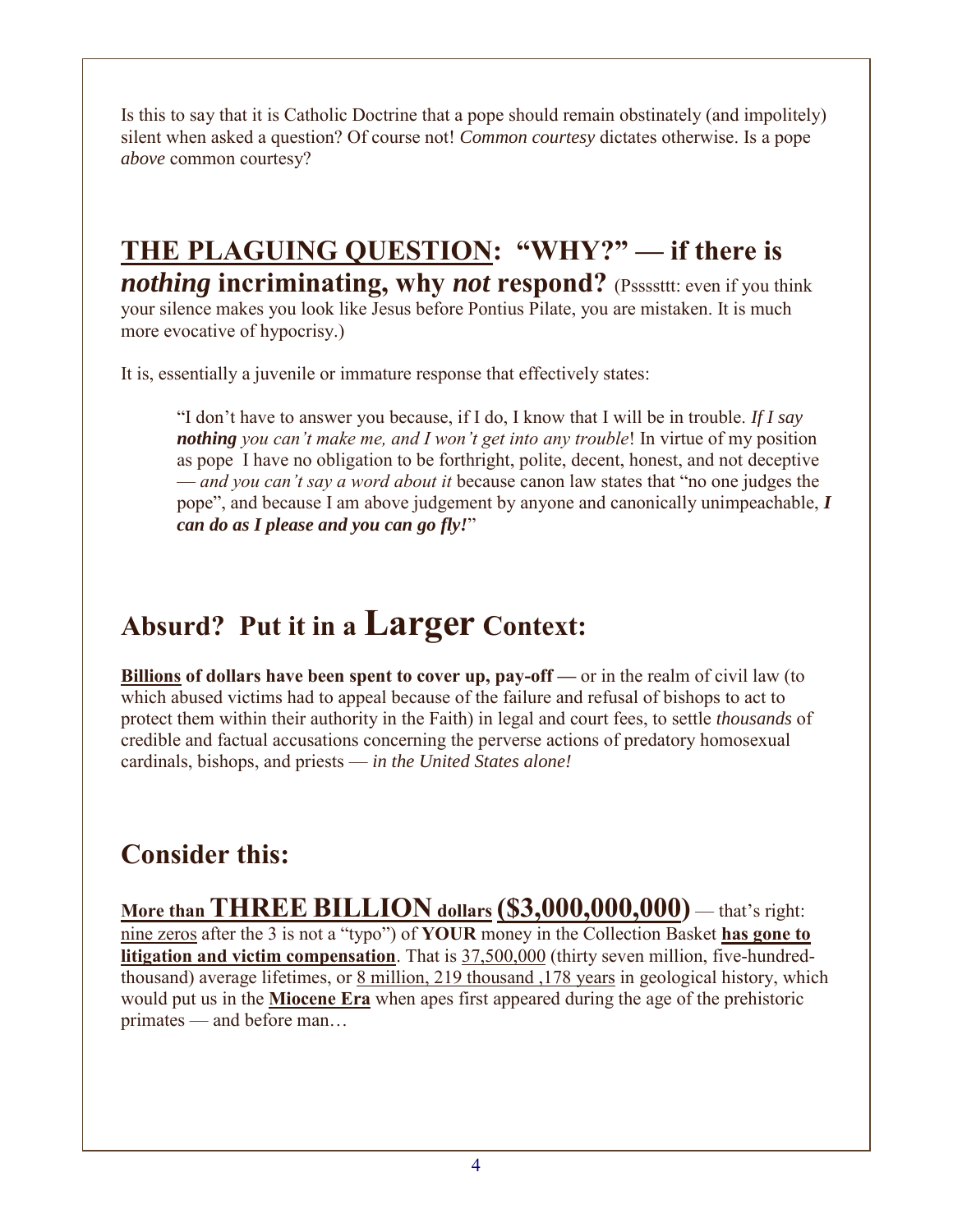#### **Numbers of that magnitude should stagger us!**

- **1 million dollars end to end** = 97 miles of dollars end to end
- x 1000 makes **one billion** or 97,000 miles of dollars end to end
- $\bullet$  x three (billion) = 97,000,000 (97 million) miles of dollars end to end, or more than **the distance from the earth to the sun** (92,955,887 miles).

**You** have given **THAT much money** in the basket — to be given to **lawyers**, **courts**, and **victims of homosexual predatory priest-bishop-cardinal abuse!** Not to "the poor and the marginalized"

**Ontop** of this … **we are now** *asked* **by Francis to contribute even more money to "Peter's Pence"** *as well* — which has **ZERO** accountability in spending your money — every single year?

And that is in America alone …

Well ... Frankie — sorry; not THIS year!

Read: [Archbishop Viganò's Letter to Pope Francis](http://www.boston-catholic-journal.com/Archbishop%20Vigano) Read: [Open-Letter-to-the-Bishops-of-the-Catholic-Church-2019](http://www.boston-catholic-journal.com/Open-Letter-to-the-Bishops-of-the-Catholic-2019.pdf) Read: [Letter-to-Pope-Francis-from-Catholic-Women-30-Aug-2019](http://www.boston-catholic-journal.com/Letter-to-Pope-Francis-from-Catholic-Women-30-Aug-2019.pdf) Read: [Father Weinandy's](http://www.boston-catholic-journal.com/Father%20Weinandy) Letter to Francis

Also see: <http://bishopaccountability.org/> <http://www.bishop-accountability.org/ma-boston/archives/PatternAndPractice/>

Geoffrey K. Mondello Editor Boston Catholic Journal May 23, 2020